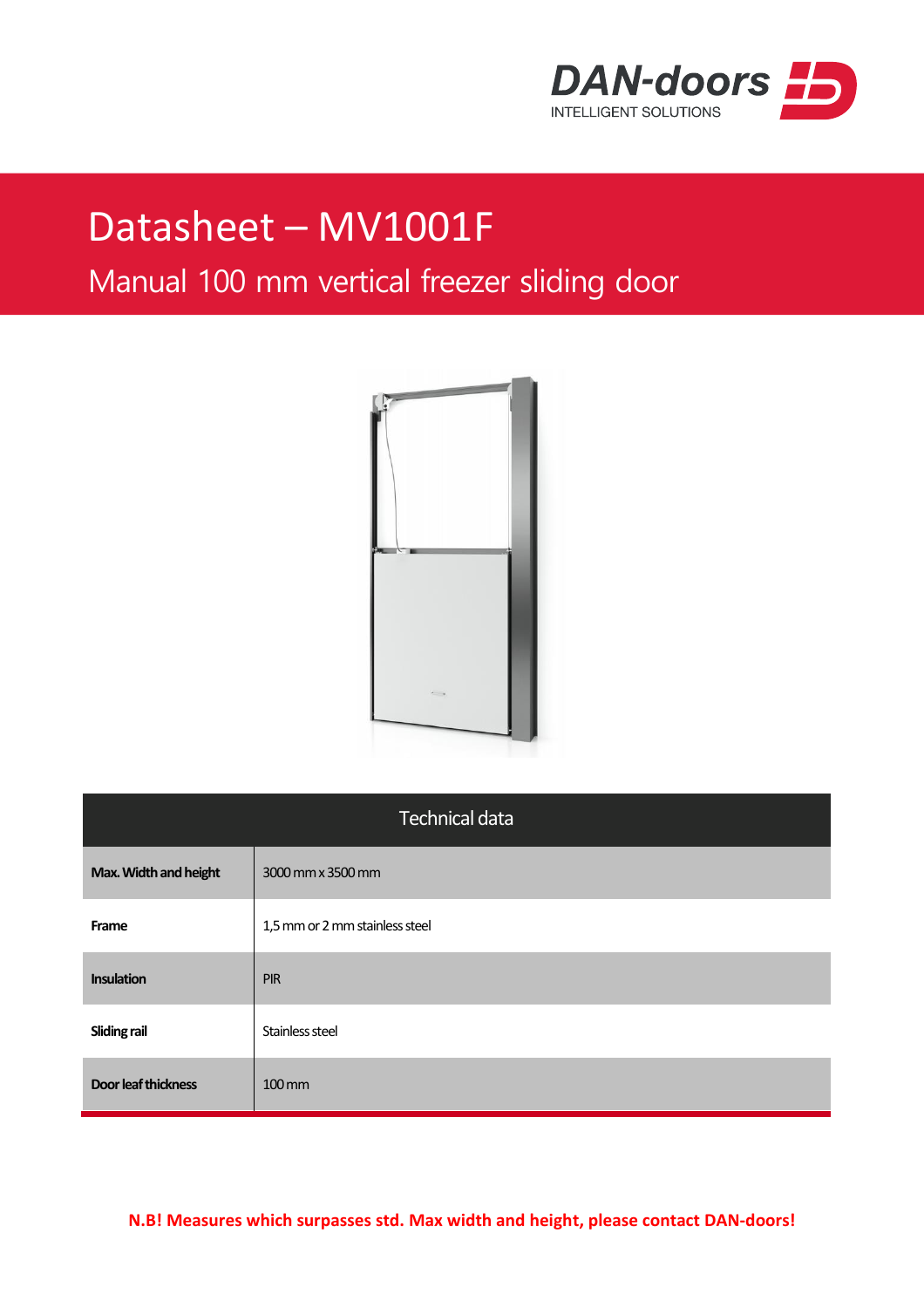

| Component                  | Material/description                                                                                                                                                                                                                                                                                                                                                                                                    |
|----------------------------|-------------------------------------------------------------------------------------------------------------------------------------------------------------------------------------------------------------------------------------------------------------------------------------------------------------------------------------------------------------------------------------------------------------------------|
| Door leaf material         | 1mm Stainless steel<br>1mm White PVC<br>For other surfaces, please feel free to contact us.                                                                                                                                                                                                                                                                                                                             |
| Frame                      | 1,5 mm or 2 mm stainless steel<br>Frame is always insulated<br>$\bullet$                                                                                                                                                                                                                                                                                                                                                |
| Sliding rail and wheels    | Sliding rail in Stainless steel (AISI 304).<br>$\bullet$<br>The wheels are made of nylon. The roller brackets, the stud bolt, the washer and the nuts are made<br>$\bullet$<br>of stainless steel.                                                                                                                                                                                                                      |
| <b>Recess</b>              | The sliding rail is supplied with recess blocks to ensure hermetic closing towards frame and floor.                                                                                                                                                                                                                                                                                                                     |
| <b>Gaskets</b>             | Approved for use in the food industry. The gaskets are fitted into salt water resistant closed alu.<br>profiles.                                                                                                                                                                                                                                                                                                        |
| <b>Handles</b>             | Front-Stainless steel bow handle<br>$\bullet$<br>Rear - Stainless steel recessed bowl shaped handle                                                                                                                                                                                                                                                                                                                     |
| Counterweight              | The door is supplied with a complete counter weight system. This ensures a light-weight and a highly<br>functional door.                                                                                                                                                                                                                                                                                                |
| <b>Heating arrangement</b> | Supplied with heating cable in both frame/threshold and door leaf. This threshold which is<br>$\bullet$<br>manufactured in salt water resistant anodized alu. is to be placed into the floor.<br>Alternatively, the door can be supplied without a threshold, if supplied with extra heating at bottom<br>of the door blade.<br>The heating cables on the door leaf are fitted into the alu. profiles with the gaskets. |
|                            | The heating cables are for connection to 230 V / 50 Hz                                                                                                                                                                                                                                                                                                                                                                  |
|                            | The consumption per meter heating cables is approx. 30 W.                                                                                                                                                                                                                                                                                                                                                               |
|                            | Remark: Heating in the floor around the doors is always recommended.                                                                                                                                                                                                                                                                                                                                                    |

DAN-doors a-s

Tlf.: +45 87 93 87 00 dd@dan-doors.dk www.dan-doors.dk